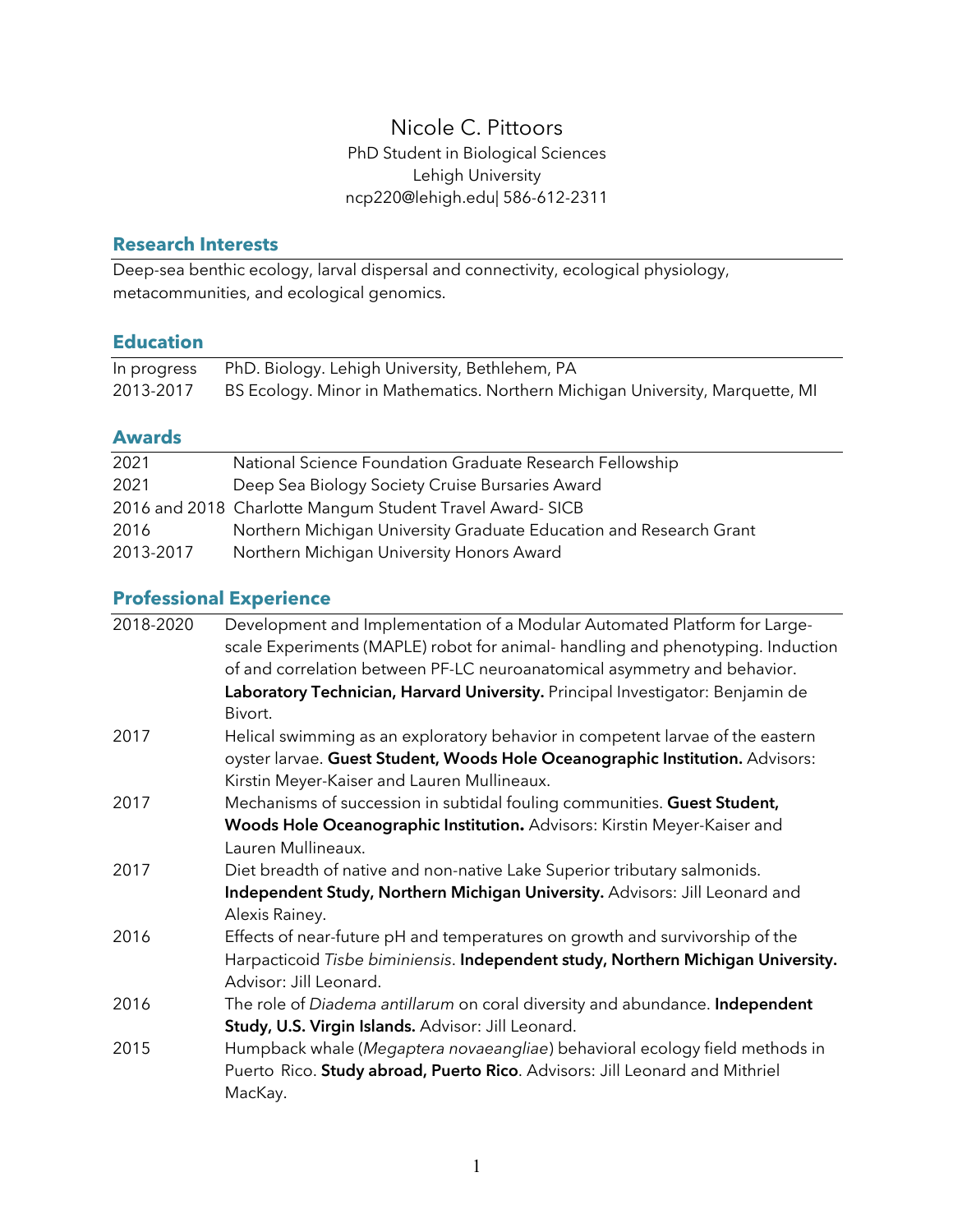2013 Assessment of Lake Trout populations in Lake Superior. **Volunteer Technician, Michigan Department of Natural Resources.** Advisors: Daniel Traynor and Shawn Sitar.

#### **Presentations**

- 2017 Multiple mechanisms of succession at work in subtidal fouling communities. **Oral Presentation.** Western Society of Naturalists. Pasadena, CA.
- 2017 Mechanisms in ecological succession in subtidal fouling communities. Summer Student Research Forum. **Poster**. Woods Hole Oceanographic Institution. Woods Hole, MA.
- 2017 Effects of pH and temperature on the Harpacticoid *Tisbe biminiensis* growth, survivorship, and morphology. **Oral Presentation**. Society of Integrative and Comparative Biology. New Orleans, LA.
- 2016 The role of *Diadema antillarum* on coral diversity and abundance. Northern Michigan University Research Celebration. **Oral Presentation**. Marquette, MI.
- 2015 Humpback whale (*Megaptera novaeangliae*) behavioral ecology field methods in Puerto Rico. **Oral Presentation**. Northern Michigan University Research Celebration. Marquette, MI.

# **Publications**

McDermort, J.M., Parnell-Turner, R., Barreyre, T., Herrera, S., Downing, C., **Pittoors, N.**, Pehr, K., Vohsen, S.A., Dowd, W.S., Wu, J., Marjanoic, M., Fornari, D. Discovery of active off-axis vents at 9º 54'N East Pacific Rise. *In prep.* Target journal: PNAS

Meyer, K.S., **Pittoors, N.C.**, Solow, A., Mullineaux, L.S. Priority effects in succession in a marine fouling community. *In prep*. Target journal: Ecology Letters.

Maciejewski, M.F., Meyer, K.S., Wheeler, J.D., Anderson, E.J., **Pittoors, N.C.**, Mullineaux, L.S. Helical swimming as an exploratory behavior in competent larvae of the eastern oyster larvae (*Crassostrea virginica*). J Exp Mar Biol Ecol 510: 86-94.

#### **Teaching Experience**

| 2020      | Graduate Teaching Assistant. Genetics Laboratory. Lehigh University.           |
|-----------|--------------------------------------------------------------------------------|
| 2017      | Teaching Assistant. Advanced Applied Statistics. Northern Michigan University. |
| 2016-2017 | Campus Tutor. Ecology and Biological Statistics. Northern Michigan University. |
| 2015      | Teaching Assistant. Freshman Biology Seminar. Northern Michigan University.    |

# **Relevant Coursework**

Deep-Sea Biology (Harvard Graduate School of Arts and Sciences), Genomics, Molecular Ecology, Marine Geochemistry, Marine Biology, Oceanography, Ecology, Ecology Theory and Methods, Ecological Animal Physiology, Invertebrate Zoology, Conservation Biology, Ichthyology, Cellular and Molecular Biology, Evolution, Advanced Field Marine Biology, Calculus I-III, Differential Equations, Biostatistics, Advanced Applied Statistics, Organic Chemistry, Calculus-based Physics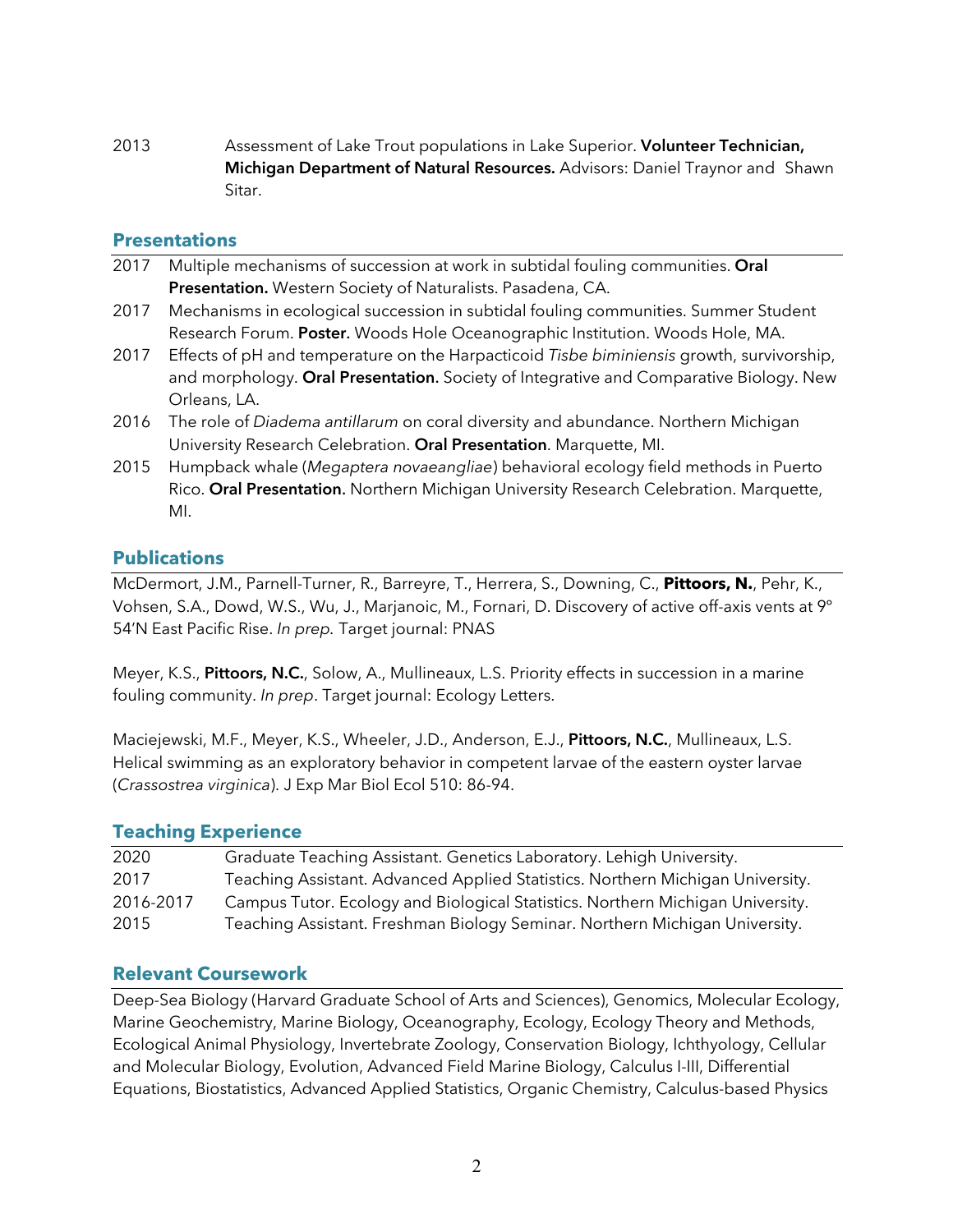#### **Other Professional Activities**

| Since 2020                                                       |                                                                          | Deep-Sea Biological Society Student Member                                    |
|------------------------------------------------------------------|--------------------------------------------------------------------------|-------------------------------------------------------------------------------|
| Society for Women in Marine Science Student Member<br>Since 2018 |                                                                          |                                                                               |
| 2017                                                             |                                                                          | Sigma Xi Associate Member                                                     |
| 2015-2019<br><b>SICB Student Member</b>                          |                                                                          |                                                                               |
| 2016-2018                                                        |                                                                          | WSN Student Member                                                            |
| 2014                                                             |                                                                          | PADI Open water SCUBA certified                                               |
| <b>Diversity in STEM and Anti-Racist Training</b>                |                                                                          |                                                                               |
| 2020                                                             | What is an Anti-Racist Classroom? What Actions Can I Take to Create One? |                                                                               |
|                                                                  |                                                                          | Workshop on concreate actions that will help create an anti-racist classroom, |

- including remote or blended courses [at Lehigh University] 2019 *Creating Space: Allyship Workshop* Understanding social justice beyond a U.S. context and how to make social justice efforts more inclusive and accessible [at Harvard]
- 2019 *Optimizing the Intern Experience: A Woods Hole NSF Workshop* A series of seminars and workshops aimed to strengthen undergraduate programs that seek to increase diversity in the geosciences workforce [at WHOI]

# **Science Communication Training and Outreach**

| 2020 | Letters to a Pre-Scientist Volunteer                                                        |
|------|---------------------------------------------------------------------------------------------|
|      | Pen pal program that pairs fifth to tenth grade "pre-scientists" in US low-income           |
|      | communities with STEM professional volunteers during science class.                         |
| 2016 | Story Art for Science Communication, Interactive Workshop                                   |
|      | How to outline your scientific stories using techniques that Pixar Animation Studios        |
|      | uses to construct and translate stories into visual form [at WSN Meeting]                   |
|      | 2016 Communicating the Value of Natural History Through Exploration and Discovery Symposium |
|      | How to use natural history and observation as a tool to motivate a wide audience to         |
|      | care about and conserve the natural world [at WSN meeting]                                  |
| 2017 | Demystifying Public Perceptions of Science Workshop                                         |
|      | Tools to bridge psychological research with science communication [at WSN                   |
|      | Meeting                                                                                     |

# **Technical Skills**

Languages and Platforms: R, ArcGIS, Python, MATLAB, Thin Plate Spline for Morphometric Analysis, SPSS Statistical Software, Windows, Linux, macOS, Autodesk Fusion 360, Adobe Creative Cloud

Hardware: Soldering, Circuits, Laser Cutting, and 3D Printing

Molecular and Microscopy Techniques: Polymerase Chain Reaction, Protein Electrophoresis, DNA extraction, RAD-Seq, Next Generation Sequencing Technology, Understanding and Usage of Biostatistics and Bioinformatics algorithms, Immunohistochemistry, Immunofluorescence, and Confocal Microscopy